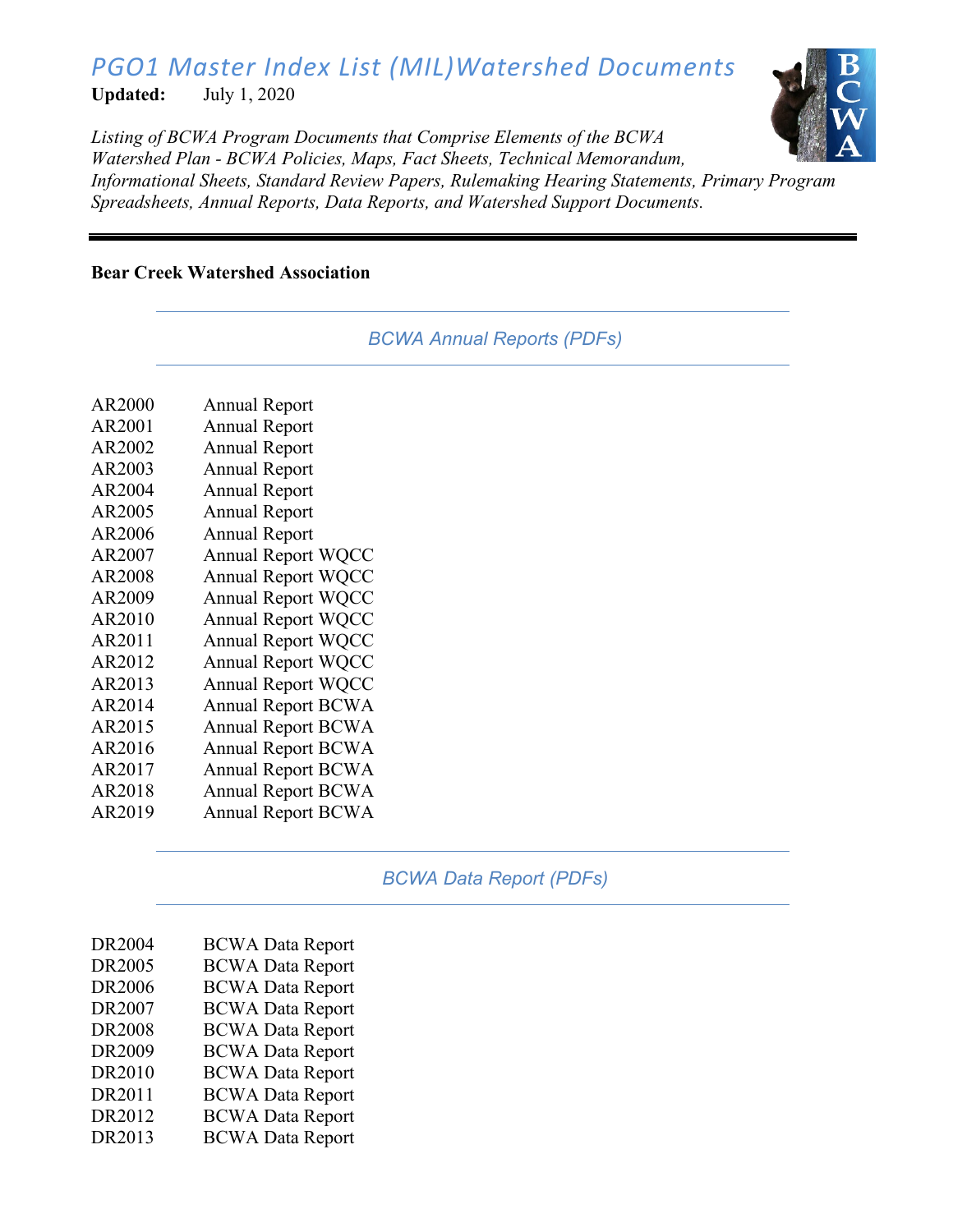| DR2014         | <b>BCWA Data Report</b> |
|----------------|-------------------------|
| <b>DDA</b> 015 | DOUILLE.                |

- DR2015 BCWA Data Report
- DR2016 BCWA Data Report
- DR2017 BCWA Data Report DR2018 BCWA Data Report
- DR2019 BCWA Data Report

# *BCWA Policy List (PDFs)*

- Policy 1 Trading Program
- Policy 2 Site Application Review
- Policy 3 4 step Review Policy
- Policy 4 BC Manure Management
- Policy 5 Meeting Attendance and E-Distribution
- Policy 6 BCWA Weighted Vote
- Policy 7 Evergreen Lake Temperature By-Pass
- Policy 8 Bear Creek Reservoir Aeration
- Policy 9 Aspen Park Conifer Wastewater Policy
- Policy 10 Water Quality Monitoring Tiers
- Policy 11 Vault & SS Disposal Systems
- Policy 11s Supplement ISDS Vault Regulations
- Policy 12 Vision Mission & Targets
- Policy 13 Watershed Boundary
- Policy 14 Data Collection in BCW
- Policy 15 Nonpoint Source Strategies and BMPs
- Policy 16 Membership
- Policy 17 Recycling Support
- Policy 18 Illegal Material Dumping as a Pollutant in Bear Creek Watershed
- Policy 19 Nutrient Trading Program Eligibility
- Policy 20 Preferred Management Strategies for EGL and BCR
- Policy 21 Online Management System
- Policy 22 Project Evaluation Process
- Policy 23 System of WWTF
- Policy 24 DMR Reporting (WWTF)
- Policy 25 Water Reuse and Conservation
- Policy 26 Point to Point Trade Administration
- Policy 27 Source Water Protection Plans
- Policy 28 BCWA Watershed Plan
- Policy 29 BCWA Integration with Other Planning Efforts
- Policy 30 Financial Plan
- Policy 31 BCWA Estimation Reporting
- Policy 32 BCWA Annual Reporting
- Policy 33 BCWA Shared Cost Program
- Policy 34 BCWA Phosphorus WLA Purpose
- Policy 35 Membership Entity Termination and Permit Closure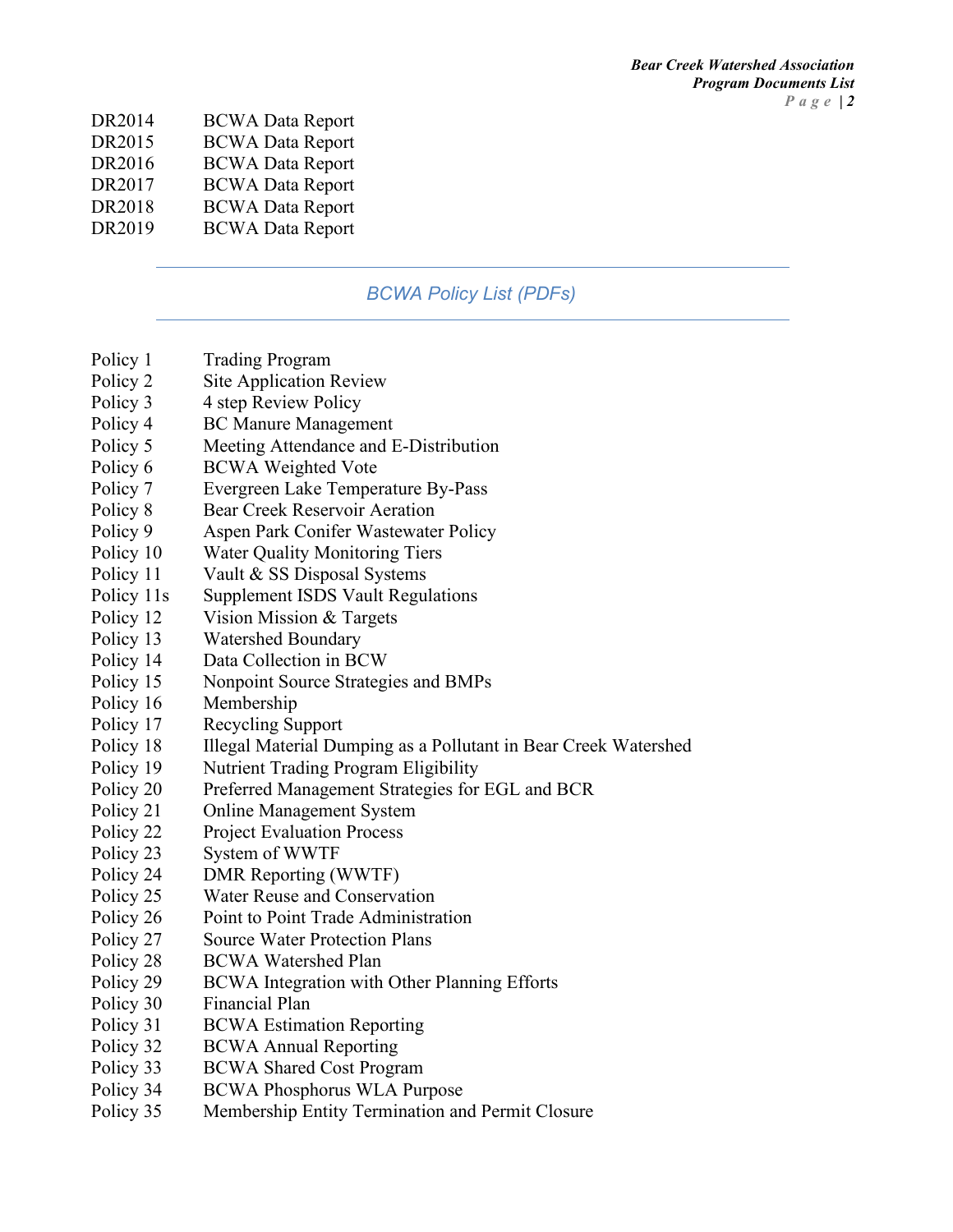#### *BCWA Fact Sheets (PDFs)*

- Fact Sheet 1 BCWA Overview
- Fact Sheet 2 How Soil Erosion Alters BCR
- Fact Sheet 3 BCR Sediment & Water Quality
- Fact Sheet 4 BCW Pine Beetle
- Fact Sheet 5 BCR Dam Facts
- Fact Sheet 6 BCR Historic Aeration Systems
- Fact Sheet 7 BCR Monitoring Program
- Fact Sheet 8 Evergreen Lake Management & Monitoring
- Fact Sheet 9 Signs Geocache
- Fact Sheet 10 Control Regulation 74
- Fact Sheet 11 Invasive Programs
- Fact Sheet 12 BCW Fish Species
- Fact Sheet 13 Water Quality is Better
- Fact Sheet 14 Flood Recovery Tips
- Fact Sheet 15 Watershed Sampling
- Fact Sheet 16 September 2013 Flood
- Fact Sheet 17 After the Storm Sedimentation
- Fact Sheet 18 After the Storm Score Card
- Fact Sheet 19 EHS Rain Garden
- Fact Sheet 20 Instream Flow Rights
- Fact Sheet 21 Historic Pollutants of Concern 303d
- Fact Sheet 22 General Pollutants Watershed
- Fact Sheet 23 Historic Evergreen Medical Take-back Program
- Fact Sheet 24 Coyote Gulch Trade Pounds 2006-2015
- Fact Sheet 25 Physical Features BCW
- Fact Sheet 26 BCW Watershed Demographics
- Fact Sheet 27 BCW Segments
- Fact Sheet 28 BCW Stream Standards
- Fact Sheet 29 BCW Stream Classifications
- Fact Sheet 30 BCW T&E Species
- Fact Sheet 31 TMDL Status 2015
- Fact Sheet 32 BCW Macroinvertebrates 2015
- Fact Sheet 33 BCW Segment Temperature Standards
- Fact Sheet 34 Morrison WWTF Upgrade 2014
- Fact Sheet 35 Recreational Use Types
- Fact Sheet 36 Larger Mammals
- Fact Sheet 37 Smaller Mammals
- Fact Sheet 38 BCR Phytoplankton
- Fact Sheet 39 BCW E. Coli
- Fact Sheet 40 Genesee Dam
- Fact Sheet 41 Wastewater Demographics
- Fact Sheet 42 BCR Zooplankton
- Fact Sheet 43 BCW Evergreen Audubon Bird Atlas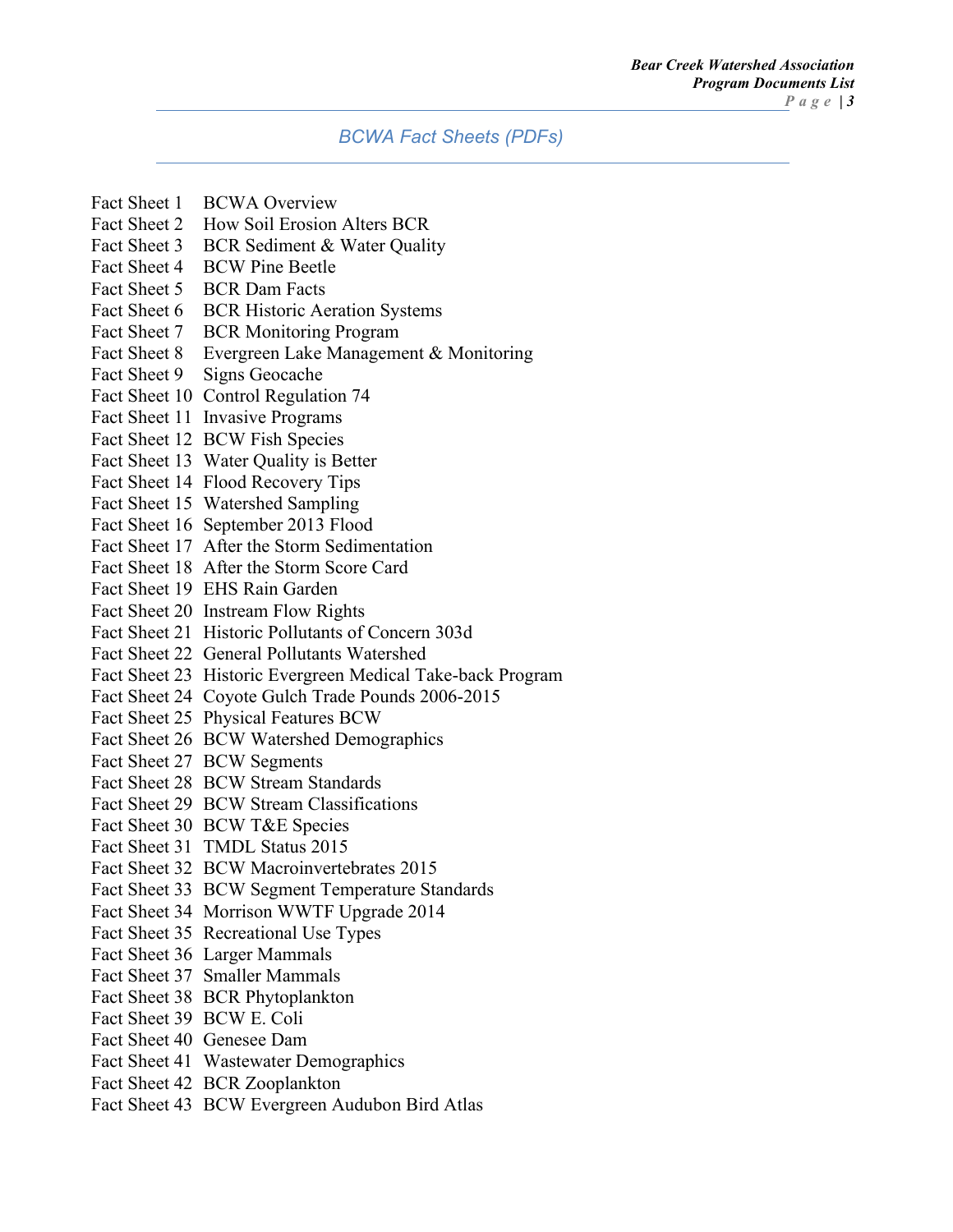- Fact Sheet 44 CCC Transfer Station 2014
- Fact Sheet 45 BCW Embeddedness Estimator
- Fact Sheet 46 BCW Periphyton Estimator
- Fact Sheet 47 New 2014 BCR Aeration System
- Fact Sheet 48 Bass & Saugeye Fishery BCR
- Fact Sheet 49 Wetlands, Fens and WQ BCW
- Fact Sheet 50 Coal-Tar Alternatives
- Fact Sheet 51 Reducing Risk of E. coli Contamination of Waterbodies
- Fact Sheet 52 Mt Evans Fen WQ
- Fact Sheet 53 BCR 2015 Regulation 38 Update
- Fact Sheet 54 2015 303(d) List
- Fact Sheet 55 BCW Buchanan Ponds
- Fact Sheet 56 Climate Model UBCW
- Fact Sheet 57 Cyanotoxins
- Fact Sheet 58 Cyanobacteria Guide BCR
- Fact Sheet 59 Basic BCW Metrics 2017
- Fact Sheet 60 Managing Harmful Algal Blooms
- Fact Sheet 61 HABs Exposure and Risks
- Fact Sheet 62 BCR Aeration System Operation
- Fact Sheet 63 2014 BCR Aeration System Evaluation
- Fact Sheet 64 Post Fire Response
- Fact Sheet 65 Issues
- Fact Sheet 66 HABs and Pets
- Fact Sheet 67 Diatoms As Water Quality Indicators
- Fact Sheet 68 Diatoms EGL
- Fact Sheet 69 Diatoms BCR
- Fact Sheet 70 Trophic State EGL
- Fact Sheet 71 Climate Model MBCW

*Technical Memorandum (PDFs)*

- TM2010.01 Bear Creek Kerr Swede Summary
- TM2010.02 BCR Aeration Log
- TM2010.03 BCR Recreation Use
- TM2010.04 BCR Chemistry Summary
- TM2010.05 BCW Summary
- TM2011.01 Coyote Gulch Summary
- TM2011.02 Bear Creek Kerr Swede Summary
- TM2011.03 BCR Recreation Use
- TM2011.04 BCW Summary
- TM2011.05 BCR Chemistry Summary
- TM2011.06 BCR Trends
- TM2011.07 Sediment Study
- TM2011.08 BCWA Barr Milton TMDL Summary
- TM2012.01 2011 Fishery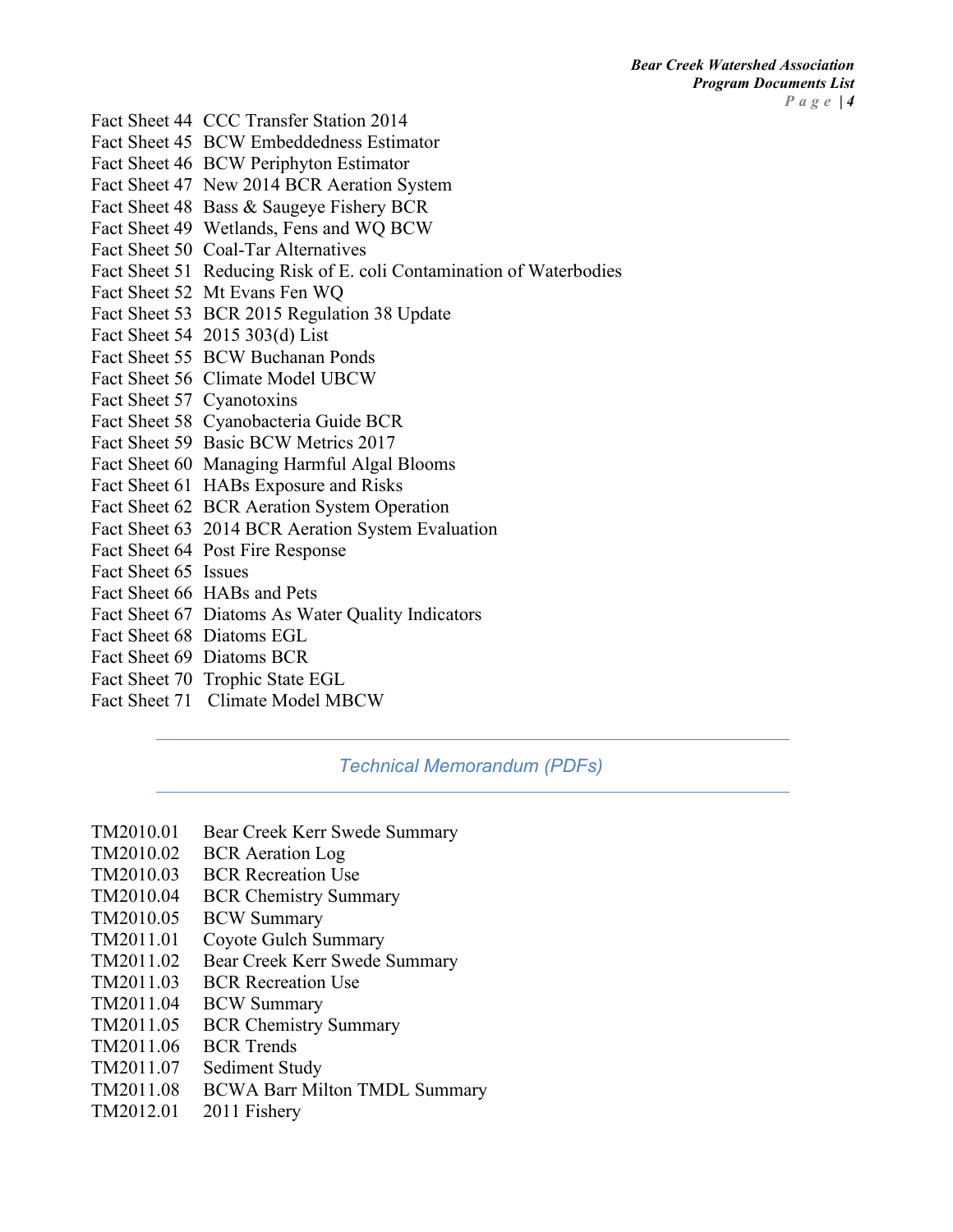| TM2012.02  | <b>Summit Plume</b>                            |
|------------|------------------------------------------------|
| TM2012.03  | Kerr Swede Summary                             |
| TM2012.04  | <b>BCR Water Quality Summary</b>               |
| TM2012.05  | Coyote Gulch Summary                           |
| TM2012.06  | <b>Recreation Use Bear Creek Park</b>          |
| TM2012.07  | <b>Bear Creek Reservoir Summary Statistics</b> |
| TM2012.08  | <b>BCWA Barr Milton TMDL Summary</b>           |
| TM2012.09  | Manure Management                              |
| TM2012.10  | Macroinvertebrates                             |
| TM2012.11  | <b>BCR</b> Sediment Study                      |
| TM2013.01  | Summit Plume                                   |
| TM2013.02  | Kerr Swede Summary 2013                        |
| TM2013.03  | Coyote Gulch Summary January 2014              |
| TM2013.04  | Manure Management BCP                          |
| TM2013.05  | BCR 2013 Summary Statistics & Graphs           |
| TM2013.06  | MBCW 2013 Summary Graphs                       |
| TM2013.07  | 2013 Summary BCR Loading                       |
| TM2013.08  | <b>Barr Milton TMDL Summary</b>                |
| TM2013.09  | Evergreen Lake Summary                         |
| TM2014.01  | <b>BCR Aeration System Survey</b>              |
| TM2014.02  | <b>Summit Plume</b>                            |
| TM2014.03  | Kerr Swede Summary 2014                        |
| TM2014.04  | Coyote Gulch Summary                           |
| TM2014.05  | BCR 2014 Summary Statistics & Graphs           |
| TM2014.06  | <b>MBCW 2014 Summary Graphs</b>                |
| TM2014.07  | 2014 Summary BCR Loading                       |
| TM2014.08  | Barr Milton TMDL Summary                       |
| TM2014.09  | Evergreen Lake Summary                         |
| TM2014.10  | <b>BCR Phytoplankton Summary</b>               |
| TM2014.11  | <b>Seasonal Nutrient Load BCW</b>              |
| TM2014.12  | <b>BCR</b> Sediment Study                      |
| TM2014.13  | Macroinvertebrates                             |
| TM2014.14  | <b>Fishery Survey Results</b>                  |
| TM2015.01  | <b>BCR EGL Sediment Study</b>                  |
| TM2015.02  | <b>UBCW Summary</b>                            |
| TM2015.03  | Kerr Swede Summary 2015/ Completion            |
| TM2015.04  | Coyote Gulch Summary                           |
| TM2015.05  | BCR 2015 Summary Statistics & Graphs           |
| TM2015.06  | <b>MBCW 2015 Nutrient Summary</b>              |
| TM2015.07  | 2015 P1 Summary                                |
| TM2015.08  | <b>Barr Milton TMDL Summary</b>                |
| TM2015.09  | <b>EGL Summary</b>                             |
| TM2015.10  | <b>BCR Phytoplankton Summary</b>               |
| TM2015.11  | <b>Fishery Survey Results</b>                  |
| TM2015.12  | Macroinvertebrates                             |
| TM 2016.01 | TM 2016.01 Sediment Survey BCR                 |
| TM 2016.02 | <b>UBCW Summary</b>                            |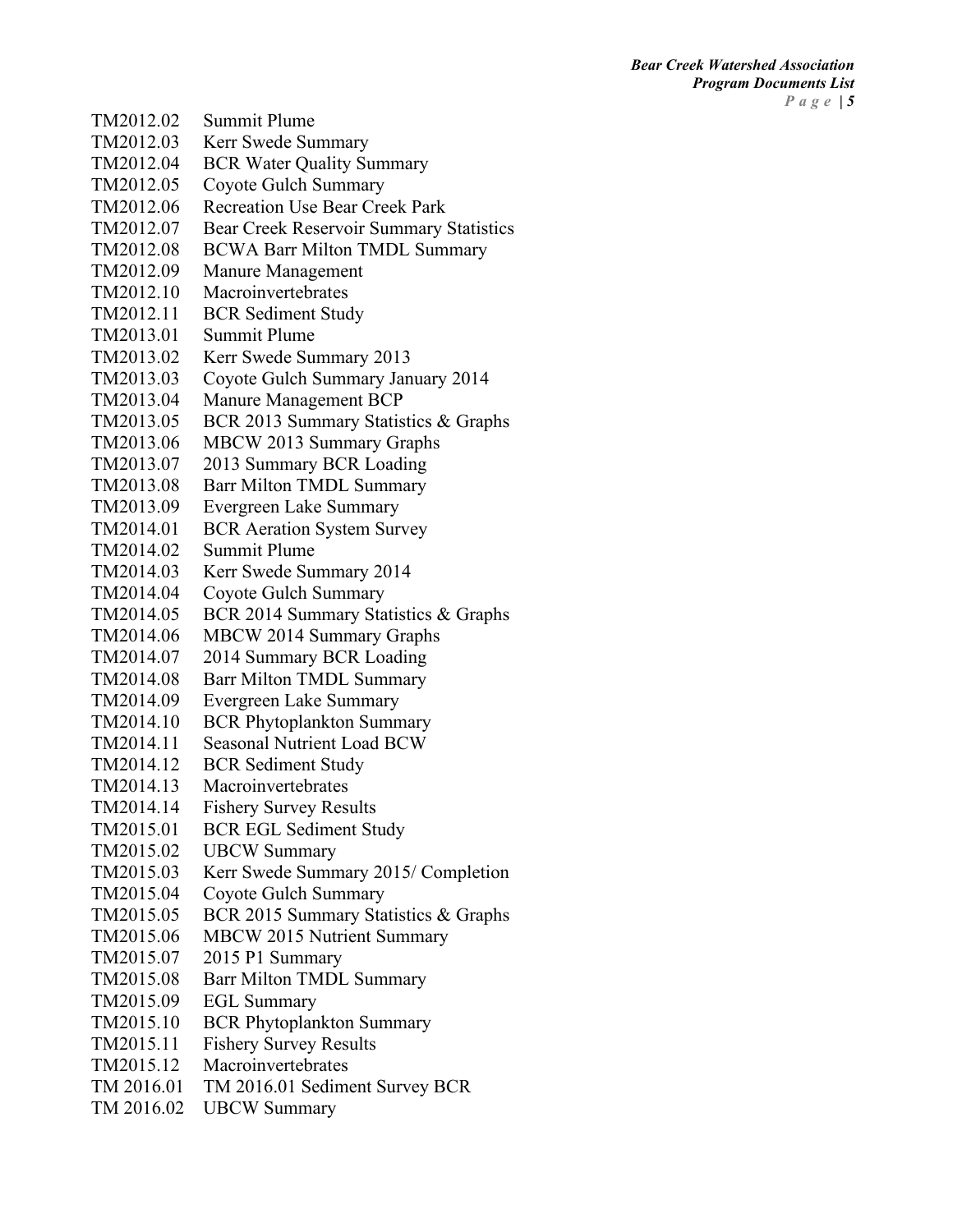TM 2016.03 Coyote Gulch Summary TM 2016.04 BCR 2016 Summary Statistics and Graphs TM 2016.05 MBCW 2016 Nutrient Summary TM 2016.06 P1 Summary TM 2016.07 Barr Milton TMDL Summary TM 2016.08 EGL Summary TM 2016.09 BCR Phytoplankton Summary TM 2016.10 Fisheries TM 2016.11 Fall 2016 Macroinvertebrate Data TM 2016.11b Macroinvertebrates TM 2016.12 Copper Study TM 2017.01 Sediment Survey BCR TM2017.02 UBCW Summary TM2017.03 Coyote Gulch Summary TM2017.04 BCR Summary Statistics and Graphs TM2017.05 MBCW 2017 Nutrient Summary TM2017.06 P1 Summary TM2017.07 Barr Milton TMDL Summary TM2017.08 EGL Summary TM2017.09 BCR Phytoplankton Summary TM2017.10 Fisheries TM2017.11 Macroinvertebrates TM2017.12 Copper Study TM2017.13 Regulation 85 Summary TM2018.01 Sediment Survey BCR TM2018.02 UBCW Summary TM2018.03 Coyote Gulch Summary TM2018.04 BCR Summary Statistics and Graphs TM2018.05 MBCW 2017 Nutrient Summary TM2018.06 P1 Summary TM2018.07 Barr Milton TMDL Summary TM2018.08 EGL Summary TM2018.09 BCR Phytoplankton Summary TM2018.10 Fisheries TM2018.11 Macroinvertebrates TM2018.12 Copper Study TM2018.13 Regulation 85 Summary TM2019.01 Sediment Survey BCR TM2019.02 UBCW Summary TM2019.03 Coyote Gulch Summary TM2019.04 BCR Summary Statistics and Graphs TM2019.05 MBCW 2017 Nutrient Summary TM2019.06 P1 Summary TM2019.07 Barr Milton TMDL Summary TM2019.08 EGL Summary TM2019.09 BCR Phytoplankton Summary TM2019.10 Fisheries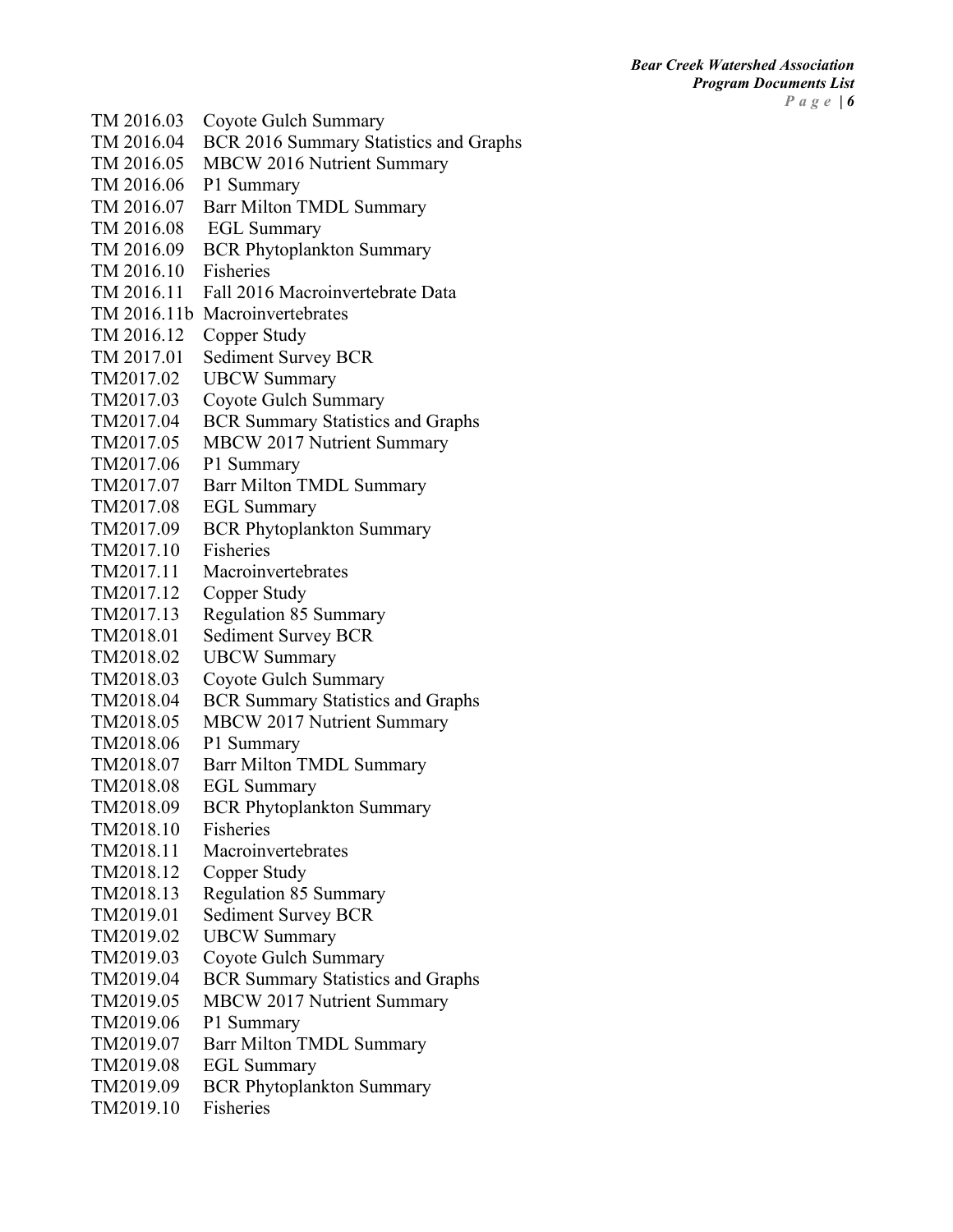#### TM2019.11 Macroinvertebrates

TM2019.12 Copper Study

#### TM2019.13 Regulation 85 Summary

## *BCWA Map Series (PDFs)*

- MS01 Watershed Boundary
- MS02 BCR Aeration System
- MS03 BCR Sample Sites
- MS04 BCR Sediment Sample Sites
- MS05 Coyote Gulch Sample Sites
- MS06 BCR P-1 Sample Sites
- MS07 Evergreen Lake Sample Sites
- MS08 Kerr-Swede Gulch Sample Sites
- MS09 Composite Hazard Map
- MS10 Pine Beetle Progression Map
- MS11 Bear Creek 5th Order Watersheds
- MS12 Wildfire Hazard Areas of Concern
- MS13 Road Density Areas of Concern
- MS14 Ruggedness Areas of Concern
- MS15 Debris Flow & Flood Areas of Concern
- MS16 Erodibility Areas of Concern
- MS17 Macroinvertebrate Sites
- MS18 Wastewater Treatment Plants
- MS19 CDPW Fish Survey Sites
- MS20 Segment 1e Sample Sites
- MS21 Lower BCW Sample Sites 2014
- MS22 Summit Lake Monitoring 2014
- MS23 BCW Parks & Open Space
- MS24 BCW Wildfire Hazards
- MS25 BCW OWTS Septic System Areas
- MS26 BCW Subbasin Population 2010 Census
- MS27 BCW WWTF vs. OWTS areas
- MS28 BCW Elevations
- MS29 BCW Slope and Run-Off Potential
- MS30 BCW Unpaved Roads, Pastures, Horses
- MS31 BCW JeffCo Community Plan Areas
- MS32 BCW Large Animal Operations
- MS33 Bear Creek Water & Sanitation District Boundary
- MS34 GMW&S District Boundary

*Informational Series (PDFs)*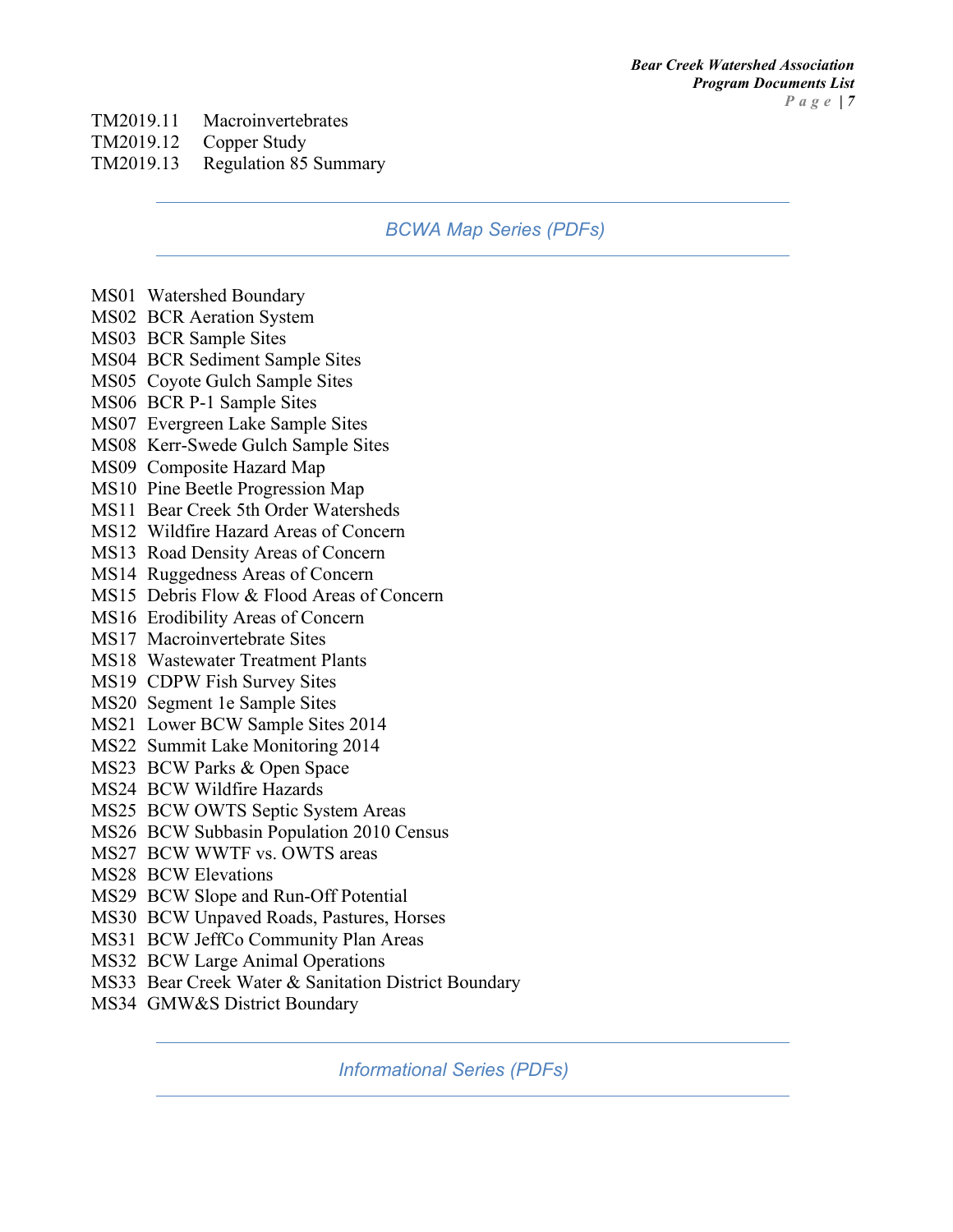- IFS01 Evergreen WWTF
- IFS02 Kittredge WWTF
- IFS03 West Jeff WWTF
- IFS04 Genesee WWTF
- IFS05 Morrison WWTF
- IFS06 Forest Hills WWTF
- IFS07 Aspen Park WWTF
- IFS08 CMD CSA WWTF
- IFS09 Brook Forest WWTF (Closed)
- IFS10 Jefferson High School WWTF
- IFS11 JCS Evans WWTF
- IFS12 The Fort WWTF (Septic)
- IFS13 WLA Summary
- IFS14 WWTF Planning Status
- IFS15 Eligible Trade Facility Status
- IFS16 Water Festival Questions
- IFS17 Trade Program Status
- IFS18 Regulation #85 Shared Service

# *Standard Review Papers (PDFs)*

- SRP1 S1 Clean Lakes
- SRP2 S2 Characterizing Chlorophyll Colorado Lakes
- SRP3 S2b Chlorophyll Averaging Period
- SRP4 S3 BCR Chlorophyll Phosphorus Relationship
- SRP5 S3b Translator to Link Chlorophyll and Nutrients
- SRP6 S4 BCR Options for Defining Site Specific Nutrient Criteria
- SRP7 S5 Bear Creek Hydrology
- SRP8 S5b BCW Phosphorus Load Calculations
- SRP9 S6 BCR Load Translator
- SRP10 S7 BCR Hydrologic Scenario Development
- SRP11 2009 BCR Technical Review Part 1 Background Rev
- SRP12 2009 BCR Technical Review Part 2 Phosphorus Loads
- SRP13 2009 BCR Technical Review Part 3 Site Specific Criteria
- SRP14 WQCD Exhibit 38-3 Bear Creek Reservoir Site-Specific Standards
- SRP15 WQCD Exhibit 38-1 Rationales BCW

*Rulemaking Hearing Statements (PDFs)*

- RMH1 2004 Prehearing Statement Reg 93
- RMH2 2004 Rebuttal statement Reg 93
- RMH3 2005 BC Responsive Prehearing Statement Reg 31
- RMH4 2005 BCWA & WQCD Rebuttal Reg 74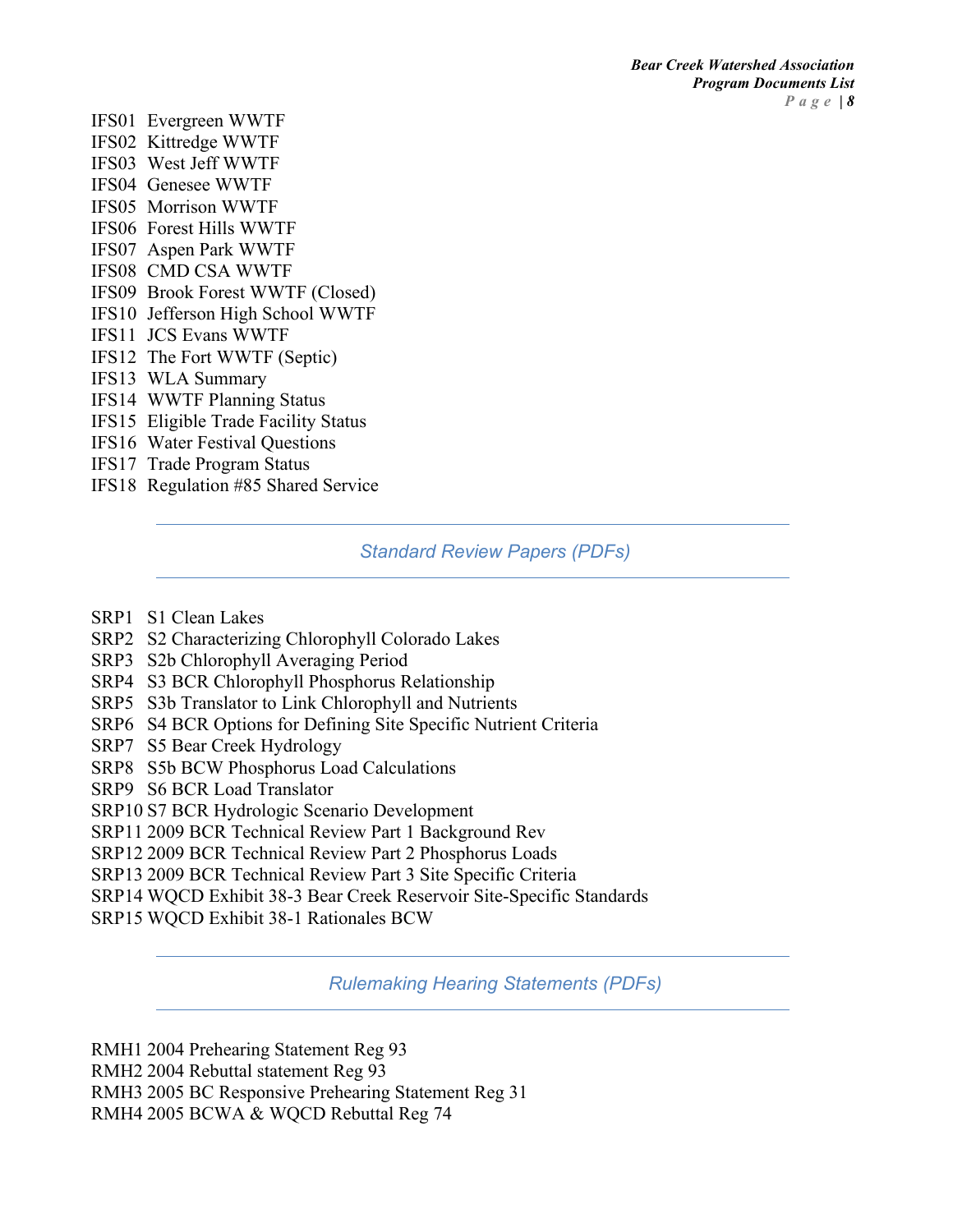RMH5 2005 BCWA Prehearing Reg 74 RMH6 2005 Bear Creek Responsive Prehearing Statement Reg 31 RMH7 2006 Bear Creek 93-94 Rebuttal Statement RMH8 2006 BCWA RPH S93\_94 Bear Creek RMH9 2008 Bear Creek Prehearing Statement Reg 38 RMH10 2008 Exhibit 1 BCWA Proposed Segments & Standards RMH11 2008 Exhibit 2 BCWA Temperature Summary Tables RMH12 2008 Exhibit 3 BCWA Segment Maps and Sites RMH13 2008 Rebuttal BCWA RMH14 2009 BCR Technical Review Part 1 Background Rev RMH15 2009 BCR Technical Review Part 2 Phosphorus Loads RMH16 2009 BCR Technical Review Part 3 Site Specific Criteria RMH17 2009 Bear Creek Association Rebuttal Reg 74 RMH18 2009 Bear Creek Association Rebuttal Reg 74 RMH19 2009 Prehearing Statement BCWA Reg 74 RMH20 2009 Prehearing Statement BCWA Reg 74 RMH21 2011 Prehearing Statement BCWA Reg 93 RMH22 2011 Rebuttal Statement BCWA RMH23 2012 Prehearing Statement BCWA 85 Nutrients RMH24 2013 BCRepaRecommends22 131004 RMH25 2013 BearCreekChecklistExhibit9 RMH26 2013 BearCreekPlanExhibit10 RMH27 2013 PHS Exhibit 10 resolve disapproval RMH28 2013 Reg38ReviewSched131003 RMH29 2015 Regulation 38 2015 SBP BCW RMH30 2015 Regulation 38 BCW RMH31 2015 Regulation 38 SBP RMH32 2015 Prehearing Statement BCWA Reg 93 RMH33 2015 Rebuttal Statement BCWA Reg 93 RMH34 2015 Prehearing Regulation #38 RMH35 2015 Rebuttal Regulation #38 RMH36 2015 Supplemental Wetland Data Regulation #38

*BCWA Master Spreadsheets Data*

- MSD1998 P1 Master Spreadsheet MSD1999 P1 Master Spreadsheet MSD2000 P1 Master Spreadsheet MSD2001 P1 Master Spreadsheet MSD2002 P1 Master Spreadsheet MSD2003 P1 Master Spreadsheet MSD2004 P1 Master Spreadsheet MSD2005 P1 Master Spreadsheet MSD2006 P1 Master Spreadsheet
- MSD2007 P1 Master Spreadsheet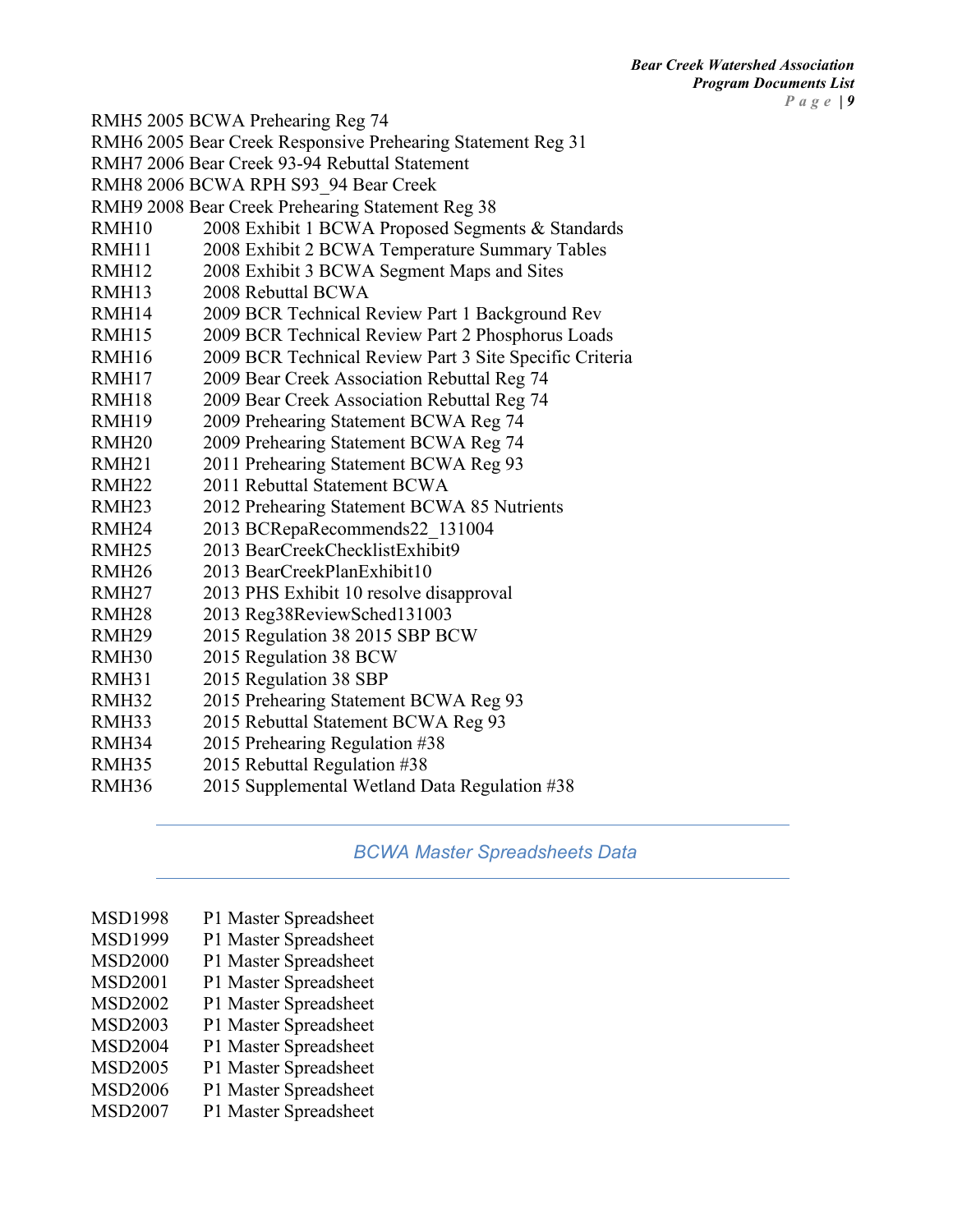*Bear Creek Watershed Association Program Documents List Page | 10*

| <b>MSD2008</b>    | P1 Master Spreadsheet                        |
|-------------------|----------------------------------------------|
| <b>MSD2009</b>    | P1-P4 Master Spreadsheet                     |
| <b>MSD2010</b>    | P1-P4 Master Spreadsheet                     |
| <b>MSD2011</b>    | P1-P4 Master Spreadsheet                     |
| <b>MSD2012</b>    | P1-P4 Master Spreadsheet                     |
| <b>MSD2013</b>    | P1-P4 Master Spreadsheet                     |
| <b>MSD2014</b>    | P1-P4 Master Spreadsheet                     |
| <b>MSD2015</b>    | P1-P4 Master Spreadsheet                     |
| <b>MSD2016</b>    | P1-P4 Master Spreadsheet                     |
| <b>MSD2017</b>    | P1-P4 Master Spreadsheet                     |
| <b>MSD2018</b>    | P1-P4 Master Spreadsheet                     |
| MSD2019           | P1-P4 Master Spreadsheet                     |
| MSD01             | <b>BCWA Site ID Historical Master</b>        |
| MSD <sub>02</sub> | Macroinvertebrate Summary                    |
| MSD <sub>03</sub> | <b>BCW Flow &amp; Watershed Record</b>       |
| MSD <sub>04</sub> | Total Phosphorus & WS Nutrient Master Record |
| MSD <sub>05</sub> | Evergreen Lake BCWA Data Master              |
| MSD <sub>06</sub> | Site 45 Data Summary                         |
| MSD07             | Sheridan Data Record BCWA                    |
| MSD <sub>08</sub> | <b>TIN Watershed</b>                         |
| MSD09             | Program Master                               |
| MSD <sub>10</sub> | <b>BCWA Master WWTF and IFS</b>              |
| MSD11             | Coyote Gulch Data Master                     |
| MSD <sub>12</sub> | Kerr Swede Master                            |
| MSD13             | <b>Turkey Creek Flow</b>                     |
| MSD14             | <b>WLA Working</b>                           |
| MSD <sub>15</sub> | <b>Master Dues Budget</b>                    |
| MSD <sub>16</sub> | <b>BCWA Attendance Log Master</b>            |
| MSD17             | Phytoplankton Master                         |
| MSD18             | <b>Bear Creek Fishery Master</b>             |
| MSD <sub>19</sub> | Copper Database BCW Segment 1e               |
| MSD <sub>20</sub> | <b>Cost Share Structure</b>                  |

*BCWA Indices & Methods*

- FI01 BCWA Habitat Indices Form
- FI02 BCWA Physical Stream Indices Form
- ME01 Embeddedness Field Estimation Method
- ME02 Gravelometer Pebble Count Method
- ME03 Field Flow Estimation Method
- ME04 Macroinvertebrate Field Sample Method
- ME05 Periphyton Field Estimation Method
- ME06 Water Clarity Estimation Method
- ME07 2015 Habitat Indices Site BCW
- ME08 Erosion Pin Method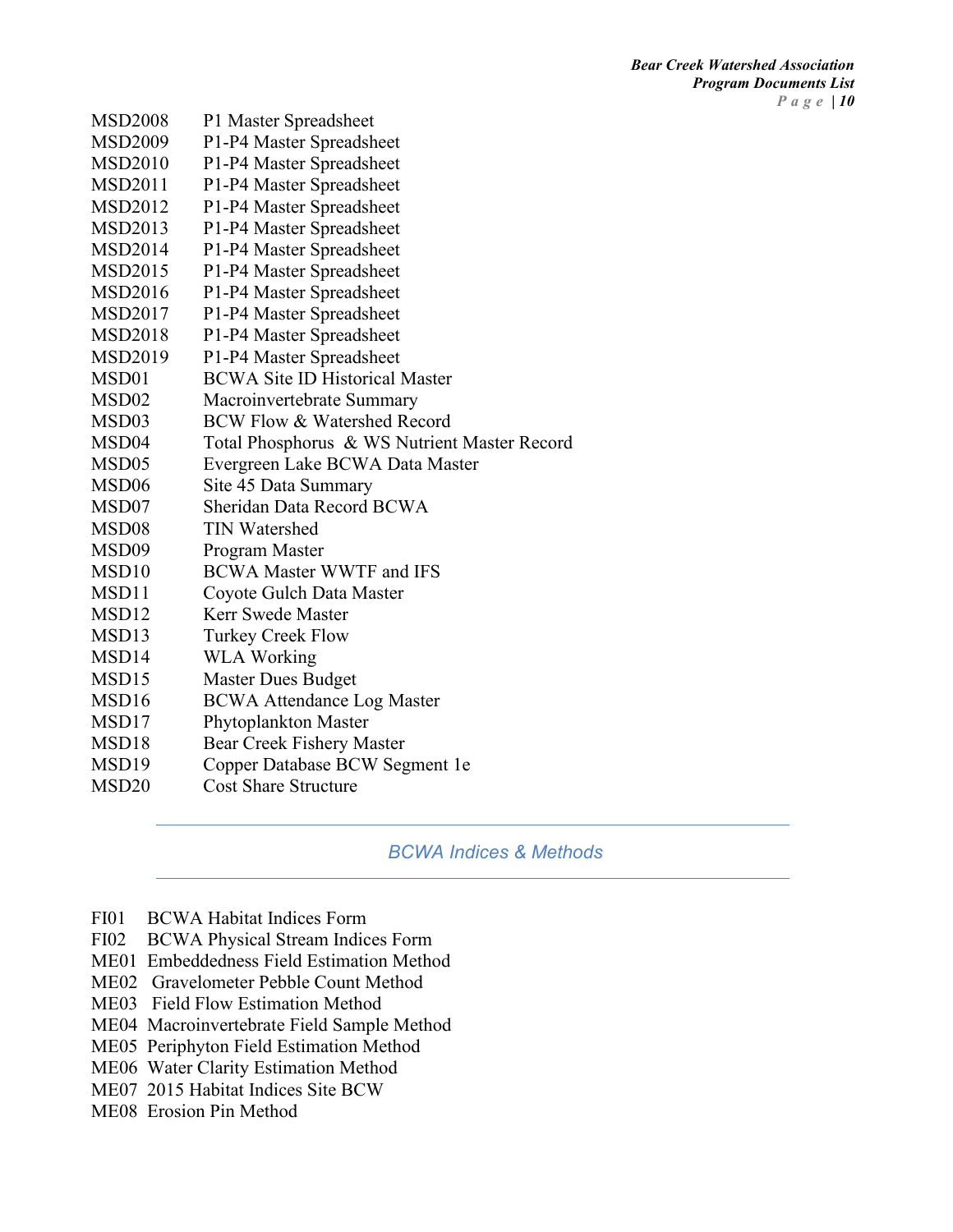#### ME09 2015 Habitat & Physical Site Summaries

- ME10 Tributary Assessment Procedure
- ME11 Temperature Probes
- ME12 Macroinvertebrate Labels

# *Program Guidelines & Operations*

| PGO1               | Master Index List                             |
|--------------------|-----------------------------------------------|
| PGO <sub>2</sub>   | <b>Program Document Categories</b>            |
| PGO3               | 2014 By-Laws                                  |
| PGO4               | <b>Bear Creek Trading Guidelines</b>          |
| PGO <sub>5</sub>   | 2004-2005 Segment 1a Monitoring Plan          |
| PGO <sub>6a</sub>  | Segment 1a Monitoring Plan 2006.1             |
| PGO <sub>6</sub> b | Off Season Program 2006.2                     |
| PGO7               | 2007 Segment 1a Monitoring Plan               |
| PGO <sub>8</sub>   | BCWA Sample Plan Version 2008.01              |
| PGO9               | BCWA Sample Plan Version 2009.01              |
| PGO10              | BCWA Sample Plan Version 2010.01              |
| PGO11              | BCWA Sample Plan Version 2011.01              |
| <b>PGO12</b>       | BCWA Sample Plan Version 2012.01              |
| PGO13              | BCWA Sample Plan Version 2013.01              |
| PGO14              | BCWA Sample Plan Version 2014.01              |
| <b>PGO15</b>       | BCWA Sample Plan Version 2015.01              |
| PGO16              | 2015 By-Laws                                  |
| PGO17              | 2014 Total Phosphorus Generation by WWTF      |
| PGO18              | Wastewater Service Status Change for the Fort |
| <b>PGO19</b>       | Expectations for TP Effluent limits Future    |
| <b>PGO20</b>       | Coal Tar Concerns and Alternatives            |
| <b>PGO21</b>       | WQ BMPs BCW                                   |
| <b>PGO22</b>       | Kerr Swede BMPs                               |
| <b>PGO23</b>       | <b>Sediment Coring Assistance BCW</b>         |
| <b>PGO24</b>       | BCWA Sample Plan Version 2016.01              |
| <b>PGO25</b>       | 2015 WLA                                      |
| <b>PGO26</b>       | 2015 WQCC Summary                             |
| <b>PGO27</b>       | <b>BCWA Watershed Plan Elements Outline</b>   |
| <b>PGO28</b>       | <b>BCWA Membership In-Kind Support</b>        |
| <b>PGO29</b>       | Bear Creek 2017 Sample Plan Version 2017.01   |
| <b>PGO30</b>       | 2016 WQCC Summary                             |
| <b>PGO31</b>       | Bear Creek 2018 Sample Plan Version 2018.01   |
| <b>PGO32</b>       | 2018 By laws                                  |
| PGO33              | 2020 By laws                                  |
| <b>PGO34</b>       | Bear Creek 2019 Sample Plan Version 2019.01   |
| <b>PGO35</b>       | Bear Creek 2020 Sample Plan Version 2020.01   |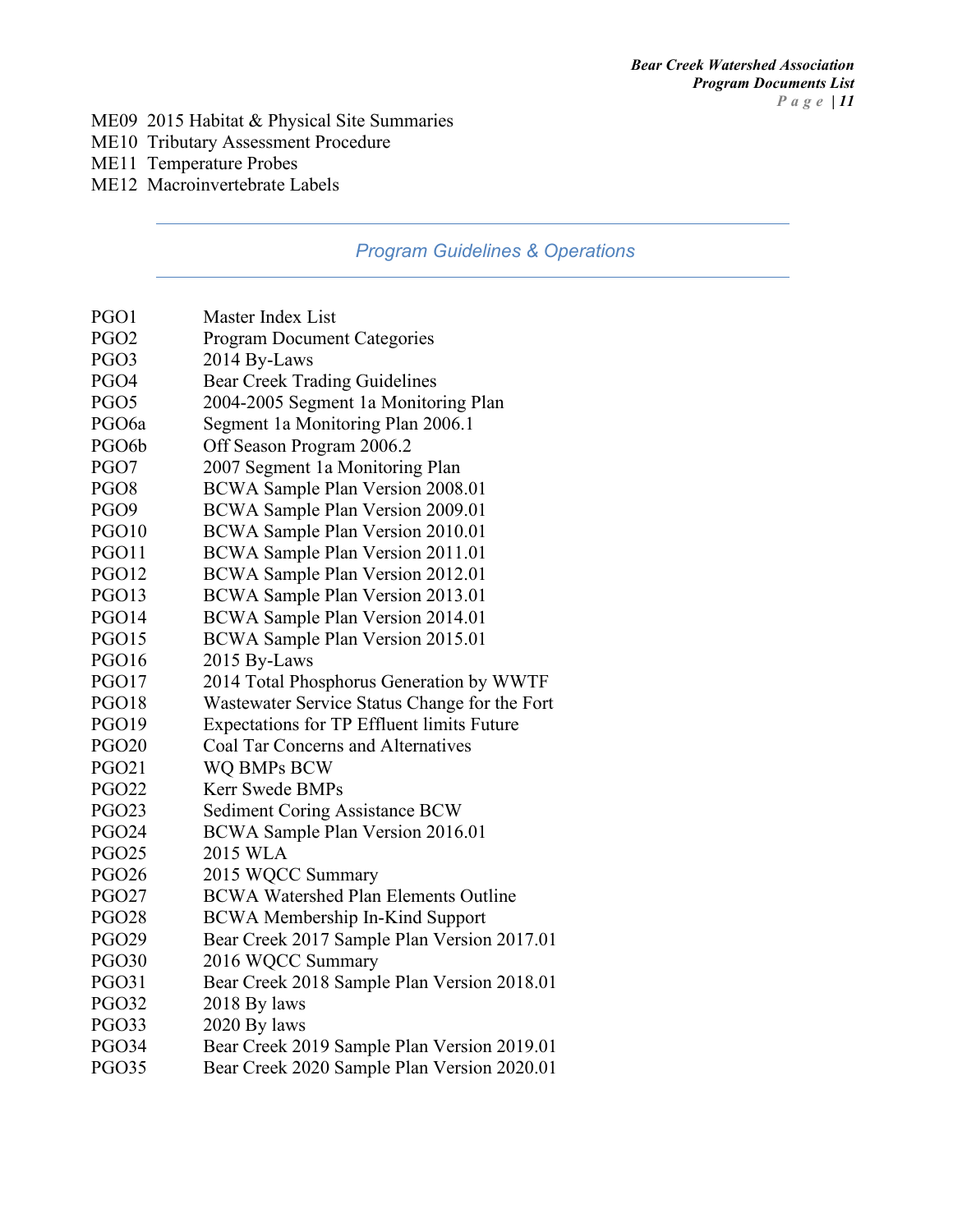| WDF01             | 2002 2008 Nitrogen WWTF Summary |
|-------------------|---------------------------------|
| WDF02             | 2002 2008 Temp Data Record      |
| WDF03             | 2002 BC Data                    |
| WDF04             | 2003 BC Data                    |
| WDF05             | 2004 BC Data                    |
| WDF06             | 2005 24-Hr Lair o' Bear         |
| WDF07             | 2005 24-Hr O'Fallon             |
| WDF08             | 2005 BC Data                    |
| WDF09             | 2005 Temp Data                  |
| WDF10             | 2006 BC Data                    |
| WDF11             | 2006 Temp Data                  |
| WDF12             | 2007 BC & Temp Data             |
| WDF13             | 2008 BC & Temp Data             |
| WDF14             | 2009 BC & Temp Data             |
| WDF15             | 2010 BC & Temp Data             |
| WDF16             | 2011 BC & Temp Data             |
| WDF17             | 2012 BC & Temp Data             |
| WDF18             | 2013 BC & Temp Data             |
| WDF19             | 2014 BC & Temp Data             |
| WDF <sub>20</sub> | 2015 BC & Temp Data             |
| WDF21             | 2016 BC & Temp Data             |
| WDF22             | 2017 BC & Temp Data             |
| WDF23             | 2018 BC & Temp Data             |
| WDF24             | 2019 BC & Temp Data             |

# *WQ Data Summary*

| WQDS01 | Troublesome                |
|--------|----------------------------|
| WQDS02 | <b>Upper Bear</b>          |
| WQDS03 | Summit Fen                 |
| WQDS04 | Mt Vernon                  |
| WQDS05 | <b>Buchanan Ponds EGMS</b> |
| WQDS06 | Cub Creek                  |
|        |                            |

## *WQ BMPs WS*

## *Misc. Reports*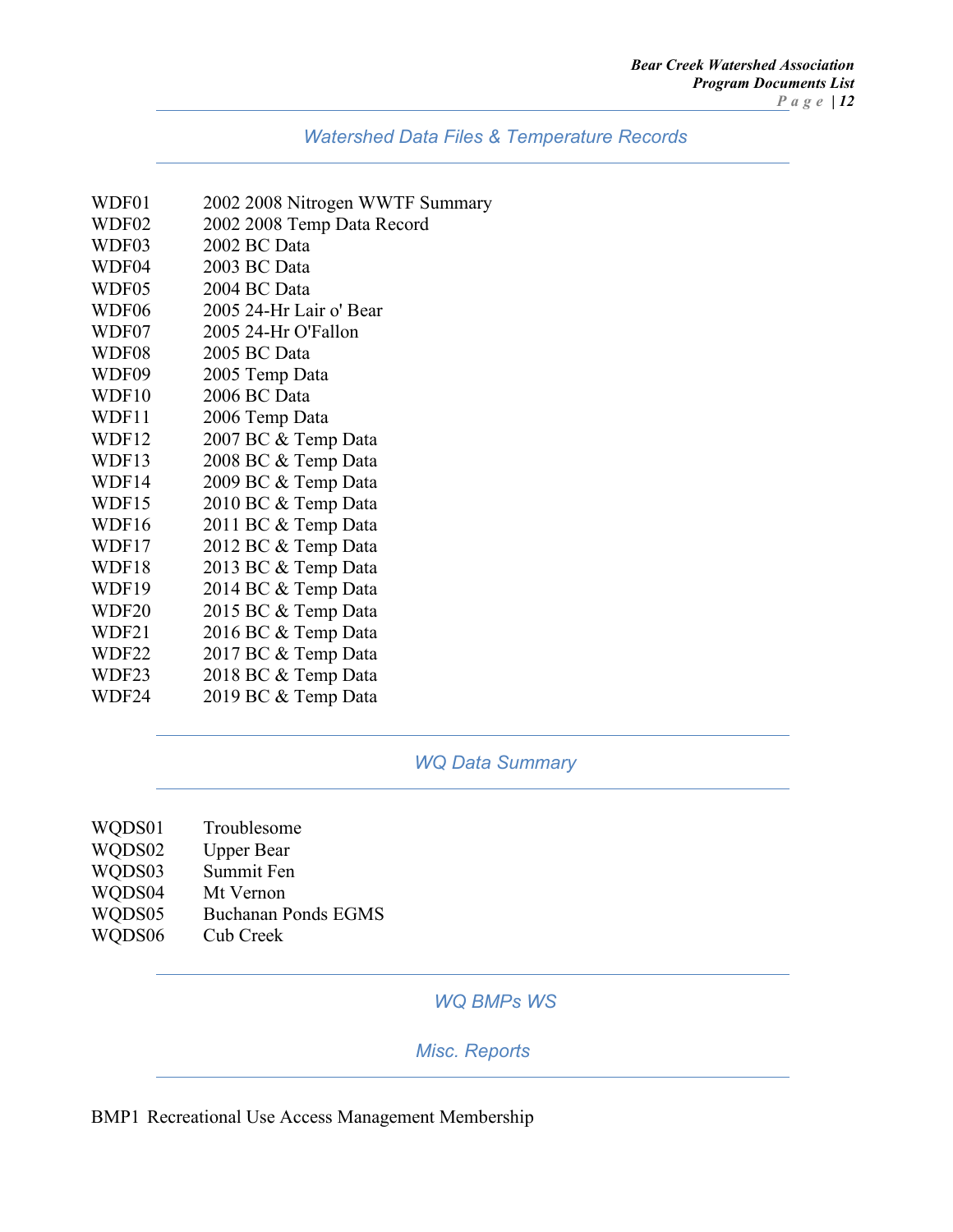BMP2 Manure Composting RPT01RPT01 FreshwaterMollusks RPT02 NewZealandMudsnailBMP RPT03BCW T&E Species by County RPT04Bird Evergreen Audubon AtlasReport2012 RPT05Birds BcwMap\_March2014 RPT06Birds BcwMap\_March2014 RPT07BCWA Clean Lake Study Text only RPT08Bear Creek WA111 DRCOG Clean Lakes Study RPT09 Bear Creek WA112 Appendices RPT10Clean lake summary RPT11 Fire+Forest Outcomes Report RPT12 Wildfire and WS BMPs RPT13CBC Watershed Report V1 RPT14CBC Watershed Report V2 RPT15 CBC\_BBI\_Report\_Finalb RPT16 Zones of Concern Fire Study RPT17RiverRunoffDiagram2015 RPT18 State ISF Map RPT19 WhyISFProgramWorksGoodForCOpdf RPT20 2011 UMC Aquifer Study RPT21 Map BCW Public Lands Parks Open Space RPT22 Mt Evans Conservation Project - web RPT23 2014 Myrtle spurge RPT24 AquaticPlantPoster RPT25 Eurasian watermilfoil RPT26 EurasianWatermilfoilHandout RPT27 Orange hawkweed RPT28 Purple loosestrife RPT29 WetlandPlantsOfColorado\_P1 RPT30 Groundwater Study wri03-4034 RPT31Bear\_Creek\_Lake\_Master\_Plan RPT32 EA\_Bear\_Creek\_Lake\_Master\_Plan RPT33 1880+Idaho+Springs+History+booklet[1] RPT34CCC ISDS Regulations RPT35 Managing Stormwater to protect WR RPT36CCC Mountain Roads handout RPT37CCC Stormwater Commerical RPT38CCC Stormwater Home Sites RPT39CCC Upper Mountain GWS RPT40CCC\_CWPP\_rpt\_compressed RPT41 JeffCo dragonfly birds and frogs RPT42 JeffCo fertilizer-flyer RPT43 JeffCo ISDS on tanks RPT44 Mtn const post constr ESC BMPs RPT45 small\_site\_erosion RPT46 conifer\_cp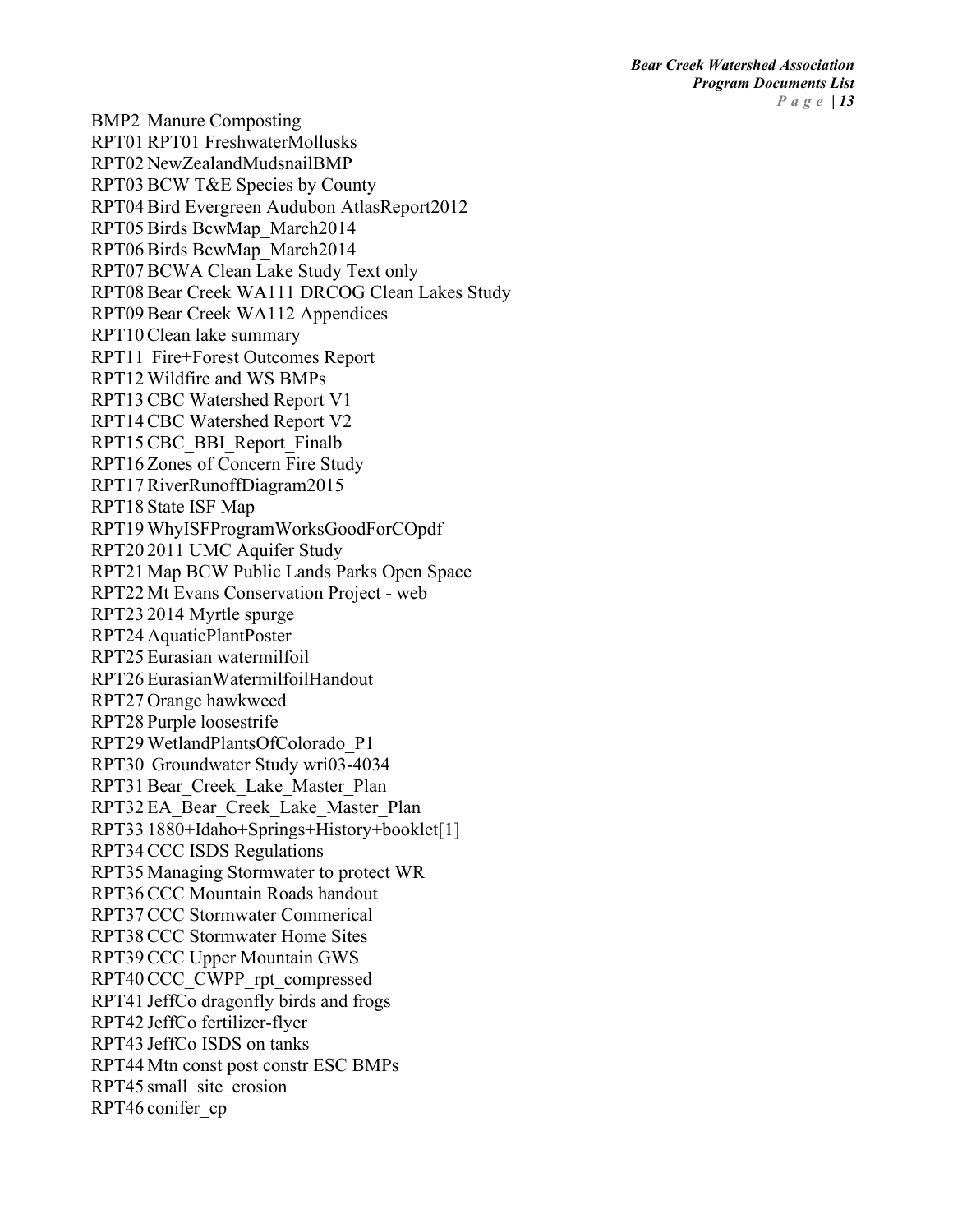RPT47 conifer\_dg RPT48 E39Information Mt Evans Elk Herd RPT49 2011 Tri-Lakes Sedimentation Studies RPT50 23MRB\_TriLakesAC2001 RPT51Corps 2001 Sediment Study RPT52 Sediments and Reservoir Quality RPT53Cross\_Vane\_W-Weir\_and\_J-Hook\_Structures RPT54ResSedHandbook1\_01[1] RPT55 Rosgen\_Geomorphic\_Channel\_Design RPT56 Protecting\_Front\_Range\_Forest\_Watersheds RPT57 Mountain Groundwater OD RPT58 Evergreenfpd cwpp report RPT59 planning & zoning demographics TP RPT60 Watershed Health Toolkit RPT61 LBC Watershed Plan\_08192014 RPT62 OWTS 2014 Septic System Revison Regulation JC RPT63 OWTS Regulations 7.25.14 CCC RPT64 OWTS Regulations 7.25.14 CCC RPT65 planning-and-zoning-demographics-at-a-glance RPT66 planning-and-zoning-demographics-county RPT67 cyanotoxins-fact\_sheet-2015 RPT68 factsheet2012 recreational waters EPA RPT69 microcystins-report-2015 RPT70 Watershed cross-program RPT71 Wildfire and WS BMPs RPT72 Potential effects of forest disturbances on water resources in warmer climate RPT73 Final Pathogens Paper August 2014 RPT74 ANS Waterfleas Facts 9-15#1 RPT75CLRMA 2015.HAB Guidance Document RPT76 T1\_WQCC\_Policy10-1 Aquatic Life Use Attainment RPT77 Policy 06-1-2014 Temperature Criteria WQCD RPT78 Harmful Algal Bloom Management Steps RPT79 climate\_resilience\_evaluation\_and\_awareness\_tool RPT80 Evergreen-community-plan RPT81 Buchanan001 Fishery Survey

#### *Habitat and Physical Indices Site Data*

| HI-Site 58  | <b>Above SRR</b>  |
|-------------|-------------------|
| PSI-Site 58 | Above SRR         |
| HI-Site 2a  | Golden Willow     |
| PSI-Site 2a | Golden Willow     |
| HI-Site 3a  | Keys on the Green |
| PSI-Site 3a | Keys on the Green |
| HI-Site 5   | Little Bear       |